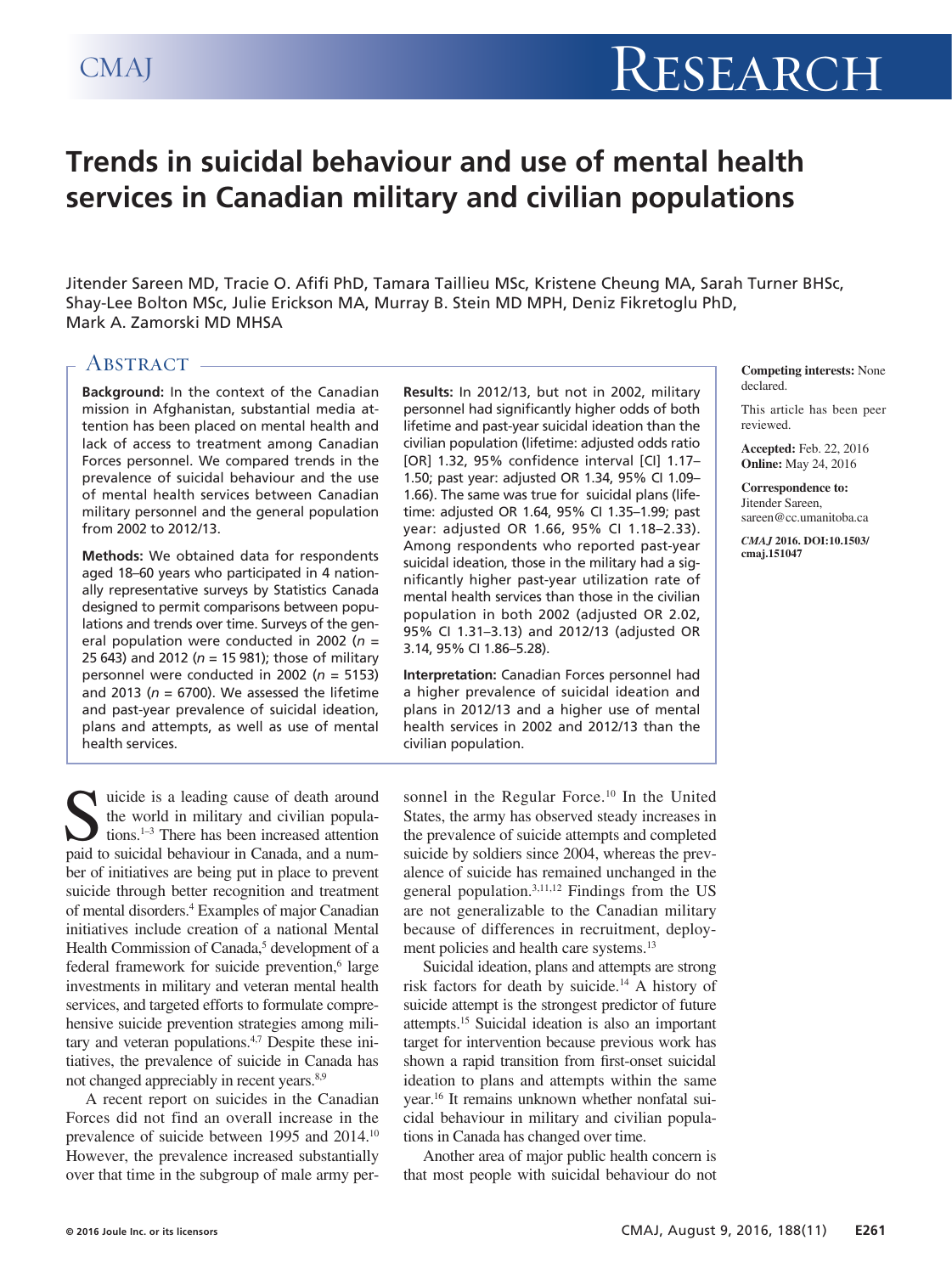receive mental health services. In nationally representative civilian samples in Canada and 21 other countries, most respondents with suicidal behaviours (60%) did not receive mental health services.17,18 The use of such services among Canadian military personnel with suicidal behaviours remains unknown. The media has recently been critical of the Canadian Armed Forces and Veterans Affairs Canada about insufficient services available to military personnel and veterans.19

We compared trends in the prevalence of suicidal behaviours and help-seeking between Canadian civilian and military populations over a 10-year period from 2002 to 2012/13 using data from 4 nationally representative surveys.

# **Methods**

#### **Data sources**

Data were obtained from 4 nationally representative surveys conducted by Statistics Canada in 2002 and 2012/13. For the civilian population, we used data from the 2002 Canadian Community Health Survey (cycle 1.2; *n* = 36 984, response rate 77.0%) and the 2012 Canadian Community Health Survey — Mental Health (*n* = 25 113, response rate 68.9%). For the military population, we obtained data from the Canadian Forces Supplement of the 2002 Canadian Community Health Survey  $(n = 8441,$  response rate 81.1%) and the 2013 Canadian Forces Mental Health Survey ( $n = 8393$ , response rate 79.8%).

Sampling frames to ensure representativeness of populations were used across all 4 surveys. Data were collected through face-to-face interviews by trained lay interviewers using computerassisted interviewing techniques. Participation in each of the surveys was voluntary, and consent was obtained before conducting each survey. Respondents' privacy and confidentiality was ensured based on the Statistics Act. Details of the 4 surveys have been published elsewhere.<sup>20–22</sup>

#### **Study population**

We restricted our analyses to respondents 18–60 years of age to maintain age comparability across the surveys. In addition, we excluded Reserve Force members from the military samples because the sampling design differed between the 2002 and 2013 surveys. In 2002, the Reserve Force segment was a representative sample, whereas in 2013, it included only Reserve Force members who had deployed in support of the mission in Afghanistan. The total sample in the merged data set across the 4 samples was 53 477 (civilian: *n* = 25 643 in 2002 and 15 981 in 2012; military: *n* = 5153 in 2002 and 6700 in 2013).

#### **Outcome measures**

Suicidal ideation, plans and attempts were assessed through a series of questions. Respondents were asked if they had (a) seriously thought about committing suicide or taking their own life; (b) made a plan for committing suicide; or (c) attempted suicide or tried to take their own life. These behaviours were assessed for lifetime and past-year time frames. Suicidal plans were not assessed in the 2002 surveys; therefore, we compared this behaviour only for the 2012/13 survey cycles.

Past-year use of mental health services was assessed through a series of questions about contact with health care professionals for problems with emotions, mental health, or use of alcohol or drugs. Health care professionals included psychiatrists; psychologists; family physicians or general practitioners; nurses; and social workers, counsellors or psychotherapists. Dichotomous assessments were made for each category of health care professional seen in the past year separately (yes or no). Separate variables were computed for whether the respondent had contact with any health care professional in the past year (yes or no) and the total number of professionals seen in the past year (0 to 5).

#### **Sociodemographic covariates**

We included the following sociodemographic variables as covariates in the models: age (18– 29, 30–39, 40–60 yr), sex, visible minority status (yes or no), education (high school or less, some postsecondary, or university degree or higher) and income ( $\lt$  \$80 000 or  $\ge$  \$80 000).

#### **Statistical analysis**

Statistical weights supplied by Statistics Canada were applied to the data to ensure that estimates were representative of each respective population. Bootstrapping was performed as a variance estimation technique with the use of STATA software to account for the complex survey designs. First, we computed overall and sexspecific prevalence estimates for lifetime and past-year suicidal behaviours across the 4 surveys. A series of multivariable logistic regression models, adjusted for sociodemographic covariates, were computed to test for differences in the prevalence of lifetime and past-year suicidal behaviours across the 4 surveys in the merged data set.

Second, we computed a series of multivariable logistic regression models, adjusted for sociodemographic covariates, to test for differences in the prevalence of past-year treatment-seeking among respondents who reported each type of suicidal behaviour across the 4 surveys in the merged data set.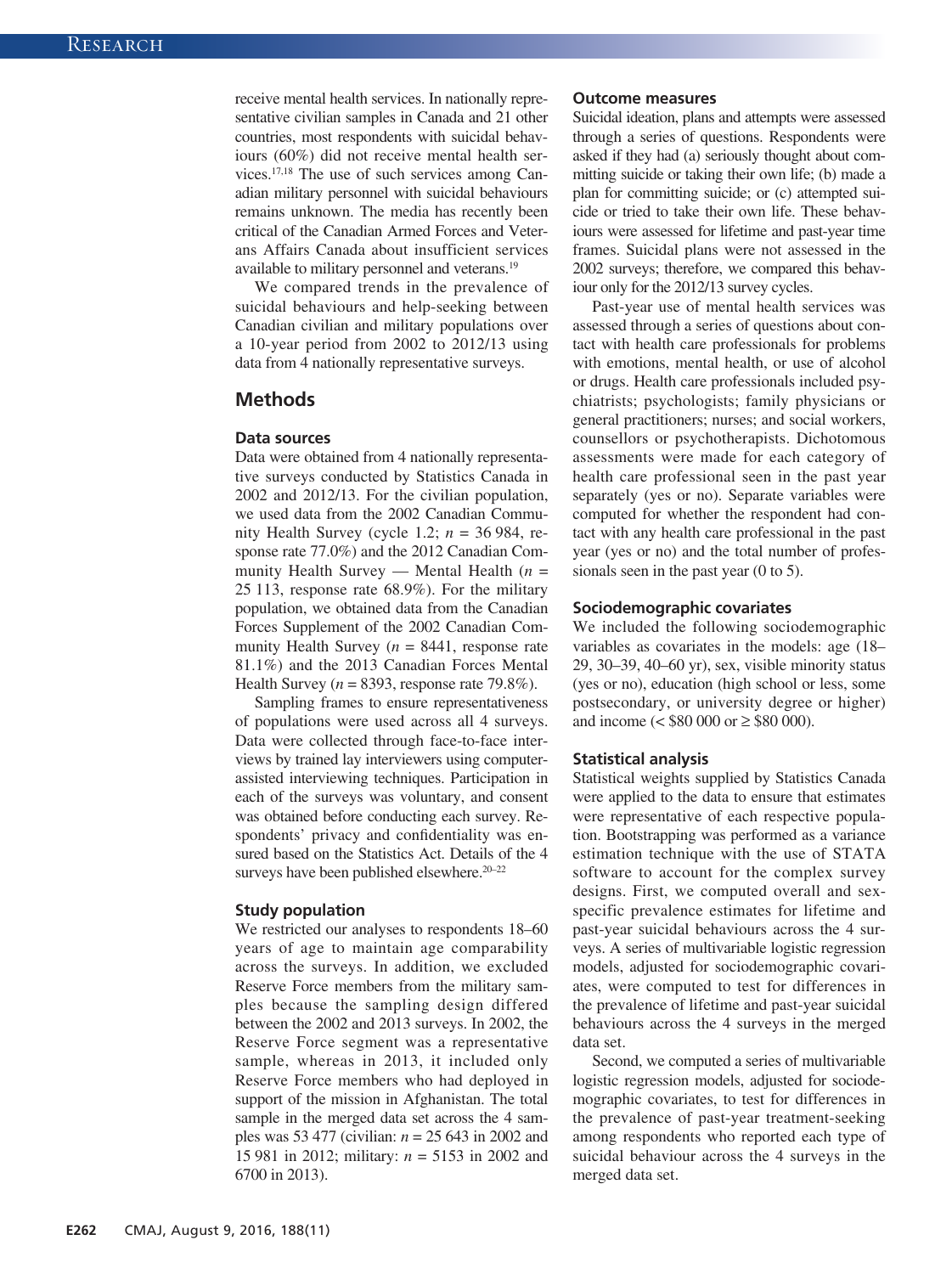Third, we calculated estimated marginal means for the total number of health care professionals seen in the past year by computing coefficients derived from a negative binomial regression model adjusted for sociodemographic variables. We calculated differences in estimated marginal means across the surveys using these coefficients.

Fourth, interaction terms for time (2002 v. 2012/13) and population (civilian v. military) were entered into multivariate models to test whether the changes in all outcomes (i.e., suicidal behaviours and use of mental health services) among military personnel were greater than those in the general population.

Finally, we conducted a post-hoc analysis to examine whether the observed decrease in lifetime suicidal ideation among female military personnel from 2002 to 2013 was due to a decrease in combat exposure. Combat exposure was assessed with an item that asked whether the respondent had ever participated in combat, either as a member of the military or as a member of an organized nonmilitary group. Cross-tabulations were used to examine the prevalence of combat exposure by sex in the 2002 and 2013 military samples.

## **Results**

The lifetime and past-year prevalence of suicidal behaviours in the 4 samples are shown in Tables 1 and 2. We found few differences in the prevalence of suicidal behaviours between the military and civilian populations in 2002. In 2012/13, military personnel had significantly higher odds of both lifetime and past-year suicidal ideation than the civilian population (lifetime: adjusted odds ratio [OR] 1.32, 95% confidence interval [CI] 1.17– 1.50; past year: adjusted OR 1.34, 95% CI 1.09– 1.66). The same was true for suicidal plans (lifetime: adjusted OR 1.64, 95% CI 1.35–1.99; past year: adjusted OR 1.66, 95% CI 1.18–2.33). The time:population interaction terms showed that changes in lifetime suicidal ideation among male respondents were significantly greater in the military sample than in the civilian sample (adjusted OR 1.27, 95% CI 1.05–1.53).

As shown in Table 1, there was a significant increase in the lifetime prevalence of suicide attempts among male military personnel from 2002 to 2013 (adjusted OR 1.51, 95% CI 1.09– 2.09, which is reflected in an adjusted OR for the military population as a whole of 1.32, 95% CI 1.02–1.72). There was no significant change in the lifetime prevalence of suicide attempts over the same period among civilians. Among female military personnel, the lifetime prevalence of suicidal ideation decreased significantly over the 10-year period (adjusted OR 0.78, 95% CI 0.62– 0.97). There was no significant change in the lifetime prevalence of suicidal ideation over the same period among female civilians.

The use of mental health services among respondents who reported suicidal behaviours is

| <b>Table 1:</b> Lifetime prevalence of suicidal behaviour among Canadian military personnel and civilians, 2002–2012/13 |                        |                     |                                                       |                        |                     |                                                          |                                               |                                                  |  |
|-------------------------------------------------------------------------------------------------------------------------|------------------------|---------------------|-------------------------------------------------------|------------------------|---------------------|----------------------------------------------------------|-----------------------------------------------|--------------------------------------------------|--|
|                                                                                                                         | Military personnel     |                     |                                                       | Civilian population    |                     |                                                          | Military v. civilian                          |                                                  |  |
|                                                                                                                         | Prevalence, % (95% CI) |                     |                                                       | Prevalence, % (95% CI) |                     |                                                          |                                               |                                                  |  |
| Suicidal<br>behavior                                                                                                    | 2002<br>$n = 5153$     | 2013*<br>$n = 6700$ | Adjusted OR <sub>t</sub><br>(95% CI),<br>2013 v. 2002 | 2002<br>$n = 25643$    | 2012<br>$n = 15981$ | Adjusted OR <sub>T</sub><br>$(95% CI)$ ,<br>2012 v. 2002 | Adjusted OR <sub>t</sub><br>(95% CI),<br>2002 | Adjusted OR <sub>T</sub><br>(95% CI),<br>2012/13 |  |
| All                                                                                                                     |                        |                     |                                                       |                        |                     |                                                          |                                               |                                                  |  |
| Ideation                                                                                                                | 15.7 (14.7-16.9)       | 15.4 (14.5–16.3)    | $1.04(0.93 - 1.17)$                                   | 15.2 (14.6-15.8)       | 13.3 (12.5-14.1)    | $0.93(0.85 - 1.02)$                                      | $1.09(0.98 - 1.22)$                           | $1.32(1.17-1.50)$                                |  |
| Plan                                                                                                                    | <b>NA</b>              | $6.1(5.5-6.7)$      | <b>NA</b>                                             | <b>NA</b>              | $4.6(4.1 - 5.1)$    | <b>NA</b>                                                | <b>NA</b>                                     | $1.64(1.35-1.99)$                                |  |
| Attempt                                                                                                                 | $2.5(2.1-3.1)$         | $3.0(2.5-3.5)$      | $1.32(1.02 - 1.72)$                                   | $3.6(3.3 - 3.9)$       | $3.5(3.1-4.0)$      | $1.10(0.93 - 1.30)$                                      | $0.92(0.74 - 1.15)$                           | $1.14(0.91 - 1.44)$                              |  |
| <b>Men</b>                                                                                                              |                        |                     |                                                       |                        |                     |                                                          |                                               |                                                  |  |
| Ideation                                                                                                                | 14.8 (13.6-16.0)       | 14.9 (13.9–15.9)    | $1.11(0.97 - 1.26)$                                   | 14.0 (13.2–14.9)       | $11.8(10.7-12.9)$   | $0.88(0.77-1.00)$                                        | $1.03(0.91 - 1.18)$                           | $1.30(1.12 - 1.52)$                              |  |
| Plan                                                                                                                    | <b>NA</b>              | $5.9(5.3-6.6)$      | <b>NA</b>                                             | <b>NA</b>              | $4.0(3.5 - 4.7)$    | <b>NA</b>                                                | <b>NA</b>                                     | $1.66(1.33 - 2.08)$                              |  |
| Attempt                                                                                                                 | $2.1(1.6-2.7)$         | $2.6(2.1-3.1)$      | 1.51 (1.09-2.09)                                      | $2.4(2.1-2.7)$         | $2.7(2.2-3.2)$      | $1.23(0.98 - 1.54)$                                      | $0.83(0.62 - 1.11)$                           | $1.15(0.85 - 1.55)$                              |  |
| Women                                                                                                                   |                        |                     |                                                       |                        |                     |                                                          |                                               |                                                  |  |
| Ideation                                                                                                                | 22.6 (20.5-24.9)       | 18.4 (15.7–21.3)    | $0.78(0.62 - 0.97)$                                   | 16.3 (15.4–17.2)       | 14.8 (13.6–16.1)    | $0.98(0.87 - 1.11)$                                      | $1.48(1.27-1.74)$                             | $1.36(1.09-1.70)$                                |  |
| Plan                                                                                                                    | <b>NA</b>              | $6.7(5.2-9.1)$      | <b>NA</b>                                             | <b>NA</b>              | $5.1(4.3-6.0)$      | <b>NA</b>                                                | <b>NA</b>                                     | $1.60(1.09 - 2.35)$                              |  |
| Attempt                                                                                                                 | $5.8(4.7-7.0)$         | $5.4(3.9-7.5)$      | $0.92(0.59 - 1.44)$                                   | $4.8(4.4 - 5.3)$       | $4.4(3.7-5.2)$      | $1.03(0.82 - 1.29)$                                      | $1.22(0.93 - 1.61)$                           | $1.42(0.93 - 2.18)$                              |  |

Note: CI = confidence interval, NA = not available in data set or not released by Statistics Canada to protect respondents' confidentiality, OR = odds ratio. \*In the Canadian Forces 2013 survey, percentages were based on weighted numbers, which were rounded to a base 20 for confidentiality purposes according to Statistics Canada's data-release policies.

†Adjusted for age, sex, marital status, visible minority status, education and income.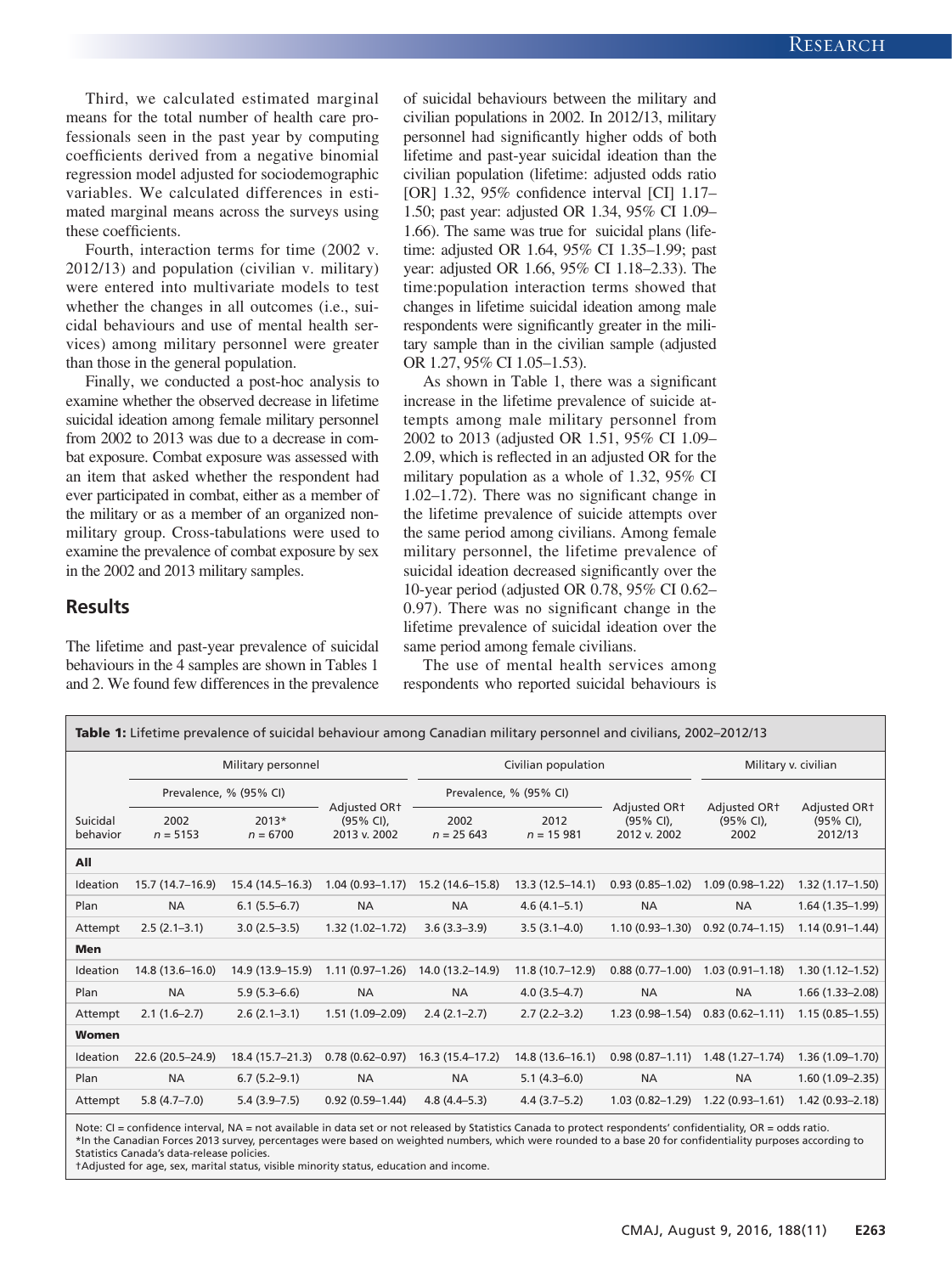shown in Table 3. Among those who reported past-year suicidal ideation, the prevalence of help-seeking increased significantly over the 10-year study period in both the civilian and the military groups. The use of mental health services was significantly higher among the military personnel than among the civilians who reported past-year suicidal ideation in both 2002 (adjusted OR 2.02, 95% CI 1.31–3.13) and 2012/13 (adjusted OR 3.14, 95% CI 1.86–5.28). The time:population interaction terms were not significant in the help-seeking models.

In the post-hoc analysis (data available on request), the decrease in lifetime suicidal ideation observed among female military personnel over the study period was not attributable to a decrease in combat exposure. Both male and female military personnel had increases in combat exposure over the 10-year period (from 9% to 20% among women and from 21% to 37% among men in the military).

### **Interpretation**

Our study provides information on national trends in suicidal behaviour and use of mental health services in Canadian military and civilian populations. In the 2012/13 survey period, military personnel had a significantly higher prevalence of suicidal ideation and plans than the civilian population. The lifetime prevalence of suicide attempts increased significantly among military personnel, with no significant change over the same period among civilians. The prevalence of lifetime and past-year suicidal ideation among male military personnel did not change over time; however, female military personnel had a significant decrease in lifetime suicidal ideation. Finally, among people who reported suicidal behaviours, military personnel had a significantly higher prevalence of help-seeking and number of professionals seen than civilians.

Our findings of a higher prevalence of suicidal ideation and plans among military personnel than among civilians in the recent survey period, and an increase in the lifetime prevalence of suicide attempts among men in the military over time, are consistent with previous studies in Canada.10 They are also consistent with studies in the US, where increasing trends in suicide attempts and deaths have been observed.23,24

There are several possible explanations for our findings. First, the increase in suicidal behaviour may have been related to a concurrent increase in the prevalence of posttraumatic stress disorder and other anxiety disorders over time among men in the military.7,25,26 Second, a greater proportion of military personnel may have had increased exposure to traumatic experiences that are more strongly linked to suicidal behaviour during their deployments compared with the military personnel in the 2002 survey.27 Among American soldiers, preenlistment suicidal behaviour is common.3 The prevalence of pre-enlistment suicidal behaviour

| <b>Table 2:</b> Past-year prevalence of suicidal behaviour among Canadian military personnel and civilians, 2002–2012/13 |                        |                       |                                              |                        |                     |                                                          |                                                  |                                                  |  |  |
|--------------------------------------------------------------------------------------------------------------------------|------------------------|-----------------------|----------------------------------------------|------------------------|---------------------|----------------------------------------------------------|--------------------------------------------------|--------------------------------------------------|--|--|
|                                                                                                                          | Military personnel     |                       |                                              |                        | Civilian population | Military v. civilian                                     |                                                  |                                                  |  |  |
|                                                                                                                          | Prevalence, % (95% CI) |                       |                                              | Prevalence, % (95% CI) |                     |                                                          |                                                  |                                                  |  |  |
| Suicidal<br>behavior                                                                                                     | 2002<br>$n = 5153$     | $2013*$<br>$n = 6700$ | Adjusted OR+<br>$(95% CI)$ ,<br>2013 v. 2002 | 2002<br>$n = 25643$    | 2012<br>$n = 15981$ | Adjusted OR <sub>†</sub><br>$(95% CI)$ ,<br>2012 v. 2002 | Adjusted OR <sub>†</sub><br>$(95% CI)$ ,<br>2002 | Adjusted OR <sub>†</sub><br>(95% CI),<br>2012/13 |  |  |
| All                                                                                                                      |                        |                       |                                              |                        |                     |                                                          |                                                  |                                                  |  |  |
| Ideation                                                                                                                 | $4.2$ (3.7-4.8)        | $4.3(3.7-4.9)$        | $1.13(0.91 - 1.40)$                          | $3.9(3.6-4.3)$         | $3.6(3.2 - 4.1)$    | $1.00(0.84 - 1.19)$                                      | $1.11(0.92 - 1.33)$                              | $1.34(1.09-1.66)$                                |  |  |
| Plan                                                                                                                     | <b>NA</b>              | $1.8(1.5-2.1)$        | <b>NA</b>                                    | <b>NA</b>              | $1.3(1.0-1.7)$      | <b>NA</b>                                                | <b>NA</b>                                        | $1.66(1.18-2.33)$                                |  |  |
| Attempt                                                                                                                  | $0.3(0.2-0.5)$         | $0.4(0.2-0.6)$        | $1.33(0.61 - 2.87)$                          | 0.6(0.5, 0.7)          | $0.6(0.4-0.9)$      | $1.29(0.78 - 2.14)$                                      | $0.61(0.34 - 1.08)$                              | $0.88(0.43 - 1.77)$                              |  |  |
| Men                                                                                                                      |                        |                       |                                              |                        |                     |                                                          |                                                  |                                                  |  |  |
| Ideation                                                                                                                 | $4.0(3.4 - 4.7)$       | $4.3(3.7 - 4.9)$      | $1.17(0.92 - 1.49)$                          | $4.0(3.5-4.5)$         | $3.4(2.9 - 4.0)$    | $0.90(0.71 - 1.16)$                                      | $1.11(0.90-1.38)$                                | $1.43(1.10-1.86)$                                |  |  |
| Plan                                                                                                                     | <b>NA</b>              | $1.8(1.5-2.2)$        | <b>NA</b>                                    | <b>NA</b>              | $1.3(0.9-1.7)$      | <b>NA</b>                                                | <b>NA</b>                                        | $1.84(1.22 - 2.77)$                              |  |  |
| Attempt                                                                                                                  | $0.2(0.1-0.4)$         | <b>NA</b>             | <b>NA</b>                                    | $0.5(0.3-0.6)$         | $0.5(0.3-0.7)$      | $1.11(0.62 - 2.02)$                                      | $0.42(0.15 - 1.18)$                              | <b>NA</b>                                        |  |  |
| <b>Women</b>                                                                                                             |                        |                       |                                              |                        |                     |                                                          |                                                  |                                                  |  |  |
| Ideation                                                                                                                 | $5.3(4.3-6.5)$         | $4.3(2.9-6.0)$        | $0.93(0.55 - 1.56)$                          | $3.9(3.4 - 4.4)$       | $3.9(3.2 - 4.5)$    | $1.09(0.86 - 1.39)$                                      | $1.41(1.07-1.85)$                                | $1.17(0.75 - 1.83)$                              |  |  |
| Plan                                                                                                                     | <b>NA</b>              | $1.6(0.8-2.8)$        | <b>NA</b>                                    | <b>NA</b>              | $1.3(0.9-2.0)$      | <b>NA</b>                                                | <b>NA</b>                                        | $1.23(0.55 - 2.76)$                              |  |  |
| Attempt                                                                                                                  | $1.1(0.7-1.8)$         | <b>NA</b>             | <b>NA</b>                                    | $0.7(0.5-0.9)$         | $0.7(0.4-1.3)$      | $1.40(0.67 - 2.89)$                                      | $1.69(0.85 - 3.36)$                              | <b>NA</b>                                        |  |  |

Note: CI = confidence interval, NA = not available in data set or not released by Statistics Canada to protect respondents' confidentiality, OR = odds ratio. \*In the Canadian Forces 2013 survey, percentages were based on weighted numbers, which were rounded to a base 20 for confidentiality purposes according to Statistics Canada's data-release policies.

†Adjusted for age, sex, marital status, visible minority status, education and income.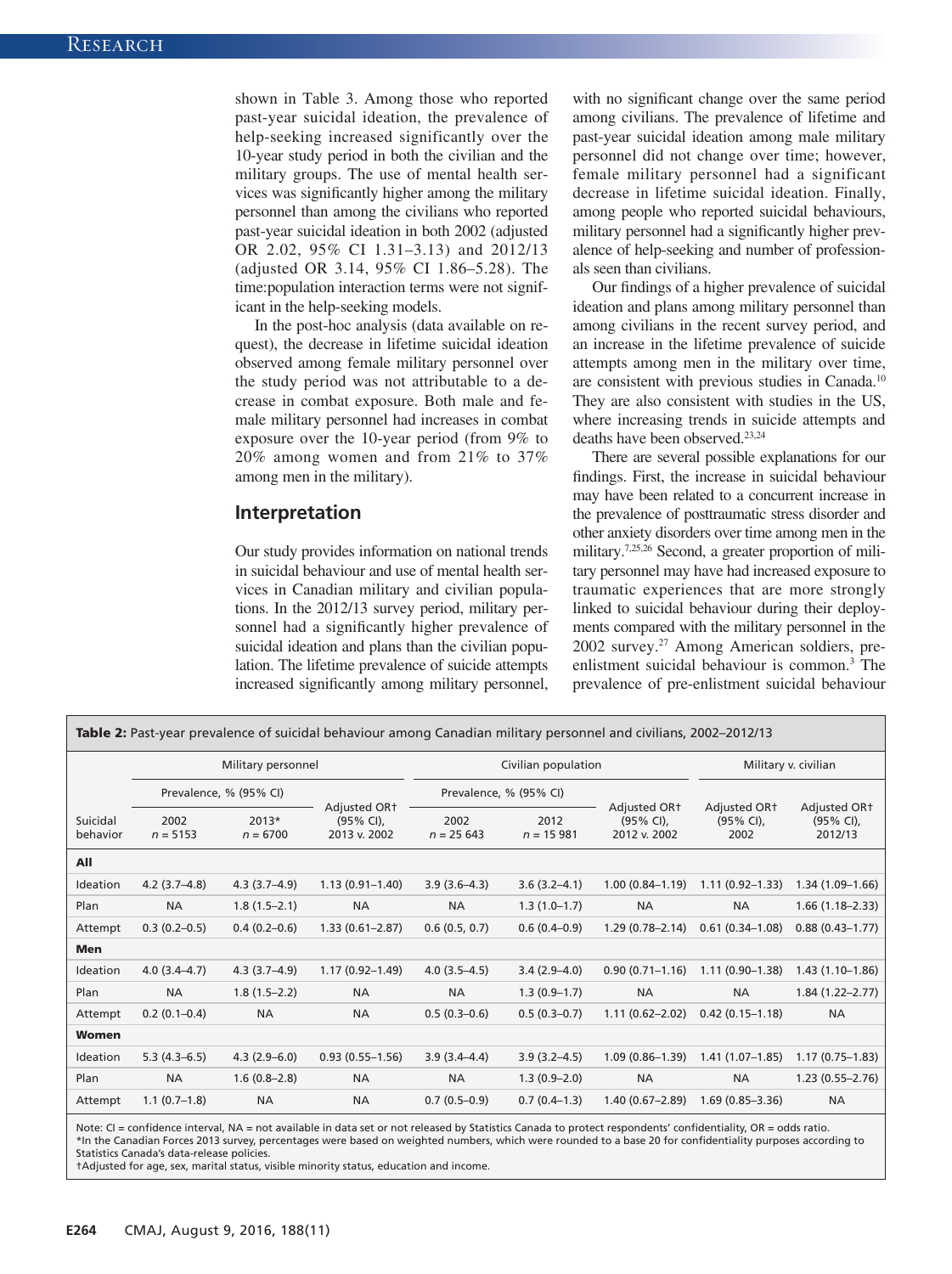| Table 3: Prevalence of past-year help-seeking among Canadian military and civilians who reported past-year suicidal behaviours |                         |                         |                                       |                         |                         |                           |                                                   |                                       |  |
|--------------------------------------------------------------------------------------------------------------------------------|-------------------------|-------------------------|---------------------------------------|-------------------------|-------------------------|---------------------------|---------------------------------------------------|---------------------------------------|--|
| Sector of                                                                                                                      |                         | Military personnel      |                                       |                         | Civilian population     | Military v. civilian      |                                                   |                                       |  |
| treatment;<br>reported                                                                                                         |                         | Prevalence, % (95% CI)  | Adjusted OR <sub>†</sub><br>(95% CI), |                         | Prevalence, % (95% CI)  | Adjusted OR1<br>(95% CI), | Adjusted OR <sup>+</sup><br>$(95\% \text{ Cl})$ , | Adjusted OR <sub>†</sub><br>(95% CI), |  |
| behaviour                                                                                                                      | 2002                    | 2013*                   | 2013 v. 2002                          | 2002                    | 2012                    | 2012 v. 2002              | 2002                                              | 2012/13                               |  |
| <b>Psychiatrist</b>                                                                                                            |                         |                         |                                       |                         |                         |                           |                                                   |                                       |  |
| Ideation                                                                                                                       | 24.6<br>$(18.6 - 31.8)$ | 38.7<br>$(32.3 - 45.4)$ | 2.32<br>$(1.42 - 3.77)$               | 17.3<br>$(14.5 - 20.5)$ | 20.9<br>$(16.9 - 25.6)$ | 1.45<br>$(1.00 - 2.09)$   | 1.73<br>$(1.03 - 2.92)$                           | 2.41<br>$(1.39 - 4.17)$               |  |
| Plan                                                                                                                           | <b>NA</b>               | 45.6<br>$(36.3 - 56.9)$ | ΝA                                    | <b>NA</b>               | 35.7<br>$(25.3 - 47.7)$ | <b>NA</b>                 | <b>NA</b>                                         | 1.18<br>$(0.41 - 3.46)$               |  |
| Attempt                                                                                                                        | 47.2<br>$(26.6 - 68.9)$ | 50.0<br>$(28.9 - 74.4)$ | 1.32<br>$(0.11 - 16.11)$              | 37.6<br>$(28.1 - 48.2)$ | 30.1<br>$(16.7 - 47.9)$ | 0.73<br>$(0.31 - 1.72)$   | 1.64<br>$(0.49 - 5.45)$                           | 3.93<br>$(0.84 - 18.39)$              |  |
| <b>Psychologist</b>                                                                                                            |                         |                         |                                       |                         |                         |                           |                                                   |                                       |  |
| Ideation                                                                                                                       | 25.4<br>$(19.4 - 32.6)$ | 40.9<br>$(34.4 - 47.6)$ | 2.17<br>$(1.35 - 3.48)$               | 12.0<br>$(9.5 - 15.2)$  | 17.5<br>$(12.6 - 23.9)$ | 1.49<br>$(0.95 - 2.35)$   | 2.42<br>$(1.26 - 4.65)$                           | 4.67<br>$(2.58 - 8.47)$               |  |
| Plan                                                                                                                           | <b>NA</b>               | 50.9<br>$(40.1 - 61.2)$ | <b>NA</b>                             | <b>NA</b>               | 28.2<br>$(16.8 - 43.2)$ | <b>NA</b>                 | <b>NA</b>                                         | 3.88<br>$(0.94 - 16.04)$              |  |
| Attempt                                                                                                                        | 48.3<br>$(27.2 - 70.1)$ | 50.0<br>$(29.3 - 72.3)$ | 0.94<br>$(0.15 - 5.74)$               | 17.4<br>$(9.9 - 28.6)$  | 32.0<br>$(14.0 - 57.6)$ | 2.37<br>$(0.55 - 10.23)$  | 4.58<br>$(1.15 - 18.15)$                          | 6.33<br>$(0.65 - 61.56)$              |  |
| <b>Family physician</b>                                                                                                        |                         |                         |                                       |                         |                         |                           |                                                   |                                       |  |
| Ideation                                                                                                                       | 36.0<br>$(29.2 - 43.4)$ | 43.8<br>$(36.8 - 50.6)$ | 1.48<br>$(0.94 - 2.34)$               | 31.2<br>$(27.1 - 35.6)$ | 40.0<br>$(33.4 - 46.9)$ | 1.53<br>$(1.09 - 2.15)$   | 1.94<br>$(1.23 - 3.05)$                           | 1.71<br>$(1.02 - 2.84)$               |  |
| Plan                                                                                                                           | <b>NA</b>               | 49.1<br>$(39.8 - 59.9)$ | <b>NA</b>                             | <b>NA</b>               | 57.4<br>$(45.0 - 68.9)$ | <b>NA</b>                 | <b>NA</b>                                         | 1.01<br>$(0.33 - 3.08)$               |  |
| Attempt                                                                                                                        | 60.7<br>$(37.6 - 79.8)$ | 58.3<br>$(35.2 - 77.1)$ | 1.18<br>$(0.14 - 10.14)$              | 41.2<br>$(31.3 - 51.8)$ | 70.8<br>$(53.9 - 83.4)$ | 3.55<br>$(1.45 - 8.69)$   | 2.68<br>$(0.69 - 10.38)$                          | 0.55<br>$(0.13 - 2.39)$               |  |
| <b>Nurse</b>                                                                                                                   |                         |                         |                                       |                         |                         |                           |                                                   |                                       |  |
| Ideation                                                                                                                       | 14.9<br>$(10.2 - 21.2)$ | 29.2<br>$(23.6 - 35.0)$ | 2.84<br>$(1.59 - 5.09)$               | 4.4<br>$(3.1 - 6.1)$    | 7.5<br>$(5.3 - 10.5)$   | 1.77<br>$(1.03 - 3.06)$   | 7.51<br>$(3.13 - 18.06)$                          | 6.54<br>$(3.00 - 14.28)$              |  |
| Plan                                                                                                                           | <b>NA</b>               | 40.4<br>(31.5, 50.8)    | <b>NA</b>                             | <b>NA</b>               | 10.8<br>$(6.4 - 17.6)$  | <b>NA</b>                 | <b>NA</b>                                         | 8.53<br>$(1.95 - 37.25)$              |  |
| Attempt                                                                                                                        | 35.0<br>$(17.5 - 57.8)$ | 58.3<br>$(33.6 - 76.9)$ | 2.48<br>$(0.33 - 18.98)$              | 12.2<br>$(7.0 - 20.5)$  | 11.0<br>$(5.4 - 21.3)$  | 0.93<br>$(0.35 - 2.47)$   | 5.26<br>$(1.31 - 21.15)$                          | 23.40<br>$(1.86 - 294.48)$            |  |
| <b>Social worker</b>                                                                                                           |                         |                         |                                       |                         |                         |                           |                                                   |                                       |  |
| Ideation                                                                                                                       | 25.4<br>$(19.1 - 33.0)$ | 52.6<br>$(45.8 - 58.7)$ | 3.76<br>$(2.29 - 6.16)$               | 11.6<br>$(8.6 - 15.5)$  | 22.5<br>$(18.2 - 27.5)$ | 2.43<br>$(1.54 - 3.86)$   | 4.17<br>$(2.20 - 7.91)$                           | 4.84<br>$(2.83 - 8.27)$               |  |
| Plan                                                                                                                           | <b>NA</b>               | 54.4<br>$(43.8 - 64.0)$ | <b>NA</b>                             | <b>NA</b>               | 29.0<br>$(20.5 - 39.3)$ | <b>NA</b>                 | <b>NA</b>                                         | 4.23<br>$(1.39 - 12.85)$              |  |
| Attempt                                                                                                                        | 39.5<br>$(20.6 - 62.2)$ | NA                      | <b>NA</b>                             | 17.1<br>$(11.2 - 25.2)$ | 30.6<br>$(17.6 - 47.7)$ | 2.19<br>$(0.78 - 6.17)$   | 3.60<br>$(1.08 - 12.02)$                          | <b>NA</b>                             |  |
| <b>Any treatment seeking</b>                                                                                                   |                         |                         |                                       |                         |                         |                           |                                                   |                                       |  |
| Ideation                                                                                                                       | 51.3<br>$(44.0 - 58.6)$ | 73.0<br>$(66.6 - 78.6)$ | 3.16<br>$(1.96 - 5.08)$               | 42.1<br>$(37.6 - 46.8)$ | 57.0<br>$(50.8 - 63.0)$ | 1.90<br>$(1.37 - 2.62)$   | 2.02<br>$(1.31 - 3.13)$                           | 3.14<br>$(1.86 - 5.28)$               |  |
| Plan                                                                                                                           | <b>NA</b>               | 77.2<br>$(68.1 - 85.7)$ | ΝA                                    | ΝA                      | 75.7<br>$(66.0 - 83.3)$ | <b>NA</b>                 | ΝA                                                | 1.84<br>$(0.61 - 5.53)$               |  |
| Attempt                                                                                                                        | 72.0<br>$(47.5 - 87.9)$ | <b>NA</b>               | ΝA                                    | 58.4<br>$(46.8 - 69.1)$ | 79.8<br>$(65.0 - 89.4)$ | 2.83<br>$(1.13 - 7.11)$   | 2.00<br>$(0.49 - 8.22)$                           | NA                                    |  |
|                                                                                                                                | Mean no. (95% CI)       |                         |                                       | Mean no. (95% CI)       |                         |                           |                                                   |                                       |  |
| No. of<br>professionals‡                                                                                                       | 2002<br>2013*           |                         | $\chi^2$                              | 2002                    | 2012                    | $\chi^2$                  | $\chi^2$                                          | $\chi^2$                              |  |
| Ideation                                                                                                                       | 1.5<br>$(1.2 - 1.8)$    | 2.6<br>$(2.1 - 3.0)$    | 21.46                                 | 0.7<br>$(0.6 - 0.8)$    | 1.1<br>$(1.0 - 1.2)$    | 19.73                     | 18.53                                             | 34.65                                 |  |
| Plan                                                                                                                           | NA                      | 2.5<br>$(1.8 - 3.3)$    | ΝA                                    | ΝA                      | 1.6<br>$(1.3 - 1.9)$    | <b>NA</b>                 | <b>NA</b>                                         | 4.87                                  |  |
| Attempt                                                                                                                        | 2.5<br>$(1.4 - 3.5)$    | 3.5<br>$(2.5 - 4.5)$    | 2.13                                  | 1.2<br>$(0.9 - 1.5)$    | 1.7<br>$(1.4 - 2.1)$    | 7.02                      | 5.12                                              | 10.99                                 |  |

Note: CI = confidence interval, NA = not available in data set or not released by Statistics Canada to protect respondents' confidentiality, OR = odds ratio.<br>\*In the Canadian Forces 2013 survey, percentages were based on w

Statistics Canada's data-release policies. †Suicide ideation and suicide plan models adjusted for age, sex, marital status, visible minority status, education and income; suicide attempt models adjusted for

age and sex.<br>‡Estimated marginal means (i.e., adjusted means) were computed from coefficients derived from negative binomial regression models. Models were adjusted for variables as described above.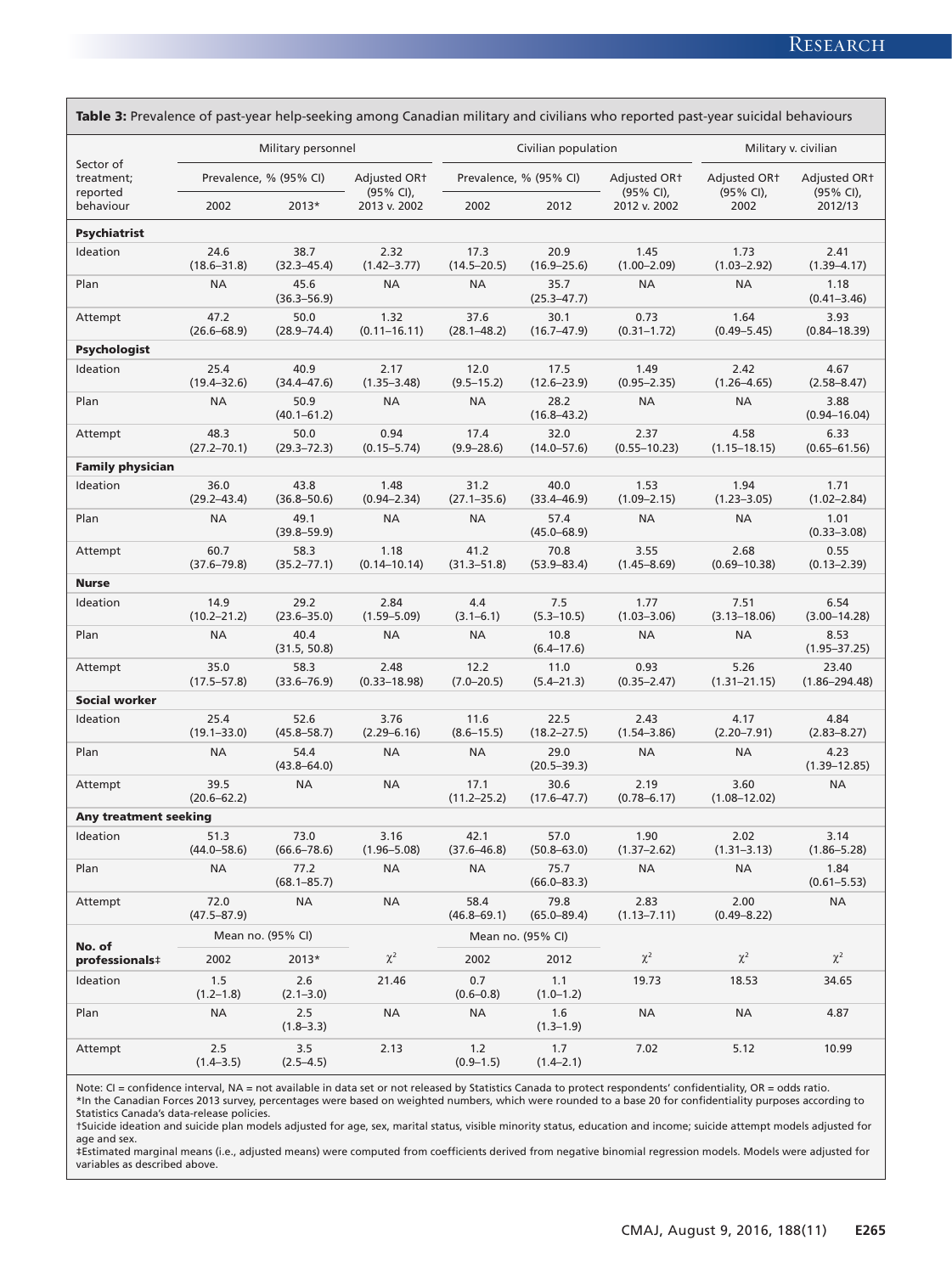(and related risk factors for suicidality) among Canadian soldiers may have changed over time. However, there have not been relevant policy changes in the Canadian Forces to relax recruitment criteria over this period. Regardless of whether the causes of suicidal behaviour are related to pre-enlistment or deployment-related factors, trends of an increasing lifetime prevalence of suicide attempts over the 10-year period and of a higher prevalence of suicidal ideation and plans among military personnel than among civilians in 2012/13 is a concerning and important observation with public-policy ramifications.

The significant decrease in the prevalence of lifetime suicidal ideation among women in the military over the 10-year study period was unexpected. In post hoc analysis, we did not find that the decrease was due to lower combat exposure among the female respondents in the 2013 military sample. Both male and female military personnel had increases in combat exposure from 2002 to 2013. One possible explanation is that women are more likely than men to seek mental health services, and effective treatment of mental disorders is associated with lower rates of suicidal behaviour.28 Further examination of the reasons for the decrease in lifetime rates of suicidal ideation among female military personnel is required.

Although the Canadian Forces and Veterans Affairs Canada have been criticized strongly in the media about the concerns of lack of access to mental health services, $19$  in both survey periods, military personnel who reported suicidal behaviours were significantly more likely than their civilian counterparts to seek help. The Canadian health care system has been criticized for not being a universal health care system, with inequities in access, variation in service provision across provinces and substantial inefficiencies.29 Our study supports this criticism by showing inequities in the receipt of mental health services between civilians and military personnel. Mental health services for military personnel are funded through a federally organized system, whereas civilians access care through a provincially funded system.29 This direct comparison between military and civilian samples suggests the need for stronger investment in mental health services for civilians such that there is equitable access to mental health services for civilians and military personnel. The Canadian military has also created post-deployment screening programs<sup>25</sup> and anti-stigma campaigns so that personnel can access services in a timely manner.<sup>4</sup> Certain highly stressful occupations such as firefighting and law enforcement may benefit from screening and antistigma campaigns similar to those used by the military.

#### **Limitations**

Our study has several limitations. First, we examined suicidal ideation, plans and attempts; therefore, findings are not generalizable to completed suicides. Second, recall errors may have biased the reporting of suicidal behaviour and help-seeking. Increased public attention on suicidal behaviour may have also influenced responses to suicide questions in recent surveys. Third, people with severe mental illness may have left military service or not participated in the general population surveys, such that the prevalence of suicidal behaviours we documented may be underestimated. Fourth, the 2013 survey of military personnel did not acquire a representative sample of Reserve Force members. Thus, we could not examine trends in suicidal behaviour among reservists. Fifth, the lethality of suicidal behaviour was not assessed in the surveys and may have differed over time.30 Nonetheless, the survey methodology was consistent across all 4 surveys and used stateof-the-art structured diagnostic interviews that are used around the world.<sup>31</sup> Finally, our findings may not be generalizable to other countries with different health care systems and policies.

#### **Conclusion**

During the 10-year study period, the prevalence of suicidal ideation and plans, and the use of mental health services were higher among Canadian Forces personnel than among civilians. Male military personnel had a significant increase in the lifetime prevalence of suicide attempts, and female military personnel had a significant decrease in the lifetime prevalence of suicidal ideation. There were no significant trends in suicidal behaviour among civilians over the same 10-year period. Investments in clinical services and research are required to address suicidal behaviour among military and civilian populations.

#### **References**

- 1. Tien HC, Acharya S, Redelmeier DA. Preventing deaths in the Canadian military. *Am J Prev Med* 2010;38:331-9.
- 2. Hawton K, van Heeringen K. Suicide. *Lancet* 2009;373:1372-81.
- Nock MK, Stein MB, Heeringa SG, et al. Prevalence and correlates of suicidal behavior among soldiers: results from the Army Study to Assess Risk and Resilience in Servicemembers (Army STARRS). *JAMA Psychiatry* 2014;71:514-22.
- 4. Zamorski MA. Suicide prevention in military organizations. *Int Rev Psychiatry* 2011;23:173-80.
- 5. Goldbloom DS. The Mental Health Commission of Canada is three years old: an update and reflection. *Can J Nurs Res* 2010;42:101-4.
- 6. Consultations on the development of a federal framework for suicide prevention. Ottawa: Public Health Agency of Canada; 2013. Available: www.phac-aspc.gc.ca/mh-sm/mhp-psm/new-nouv -eng.php (accessed 2015 Aug. 15).
- 7. Boulos D, Zamorski MA. Deployment-related mental disorders among Canadian Forces personnel deployed in support of the mission in Afghanistan, 2001–2008. *CMAJ* 2013;185:E545-52.
- 8. Rhodes AE, Skinner R, McFaull S, et al. Canada-wide effect of regulatory warnings on antidepressant prescribing and suicide rates in boys and girls. *Can J Psychiatry* 2013;58:640-5.
- Suicide and suicide prevention in the Canadian Armed Forces. Ottawa: National Defence and Canadian Armed Forces; 2014.